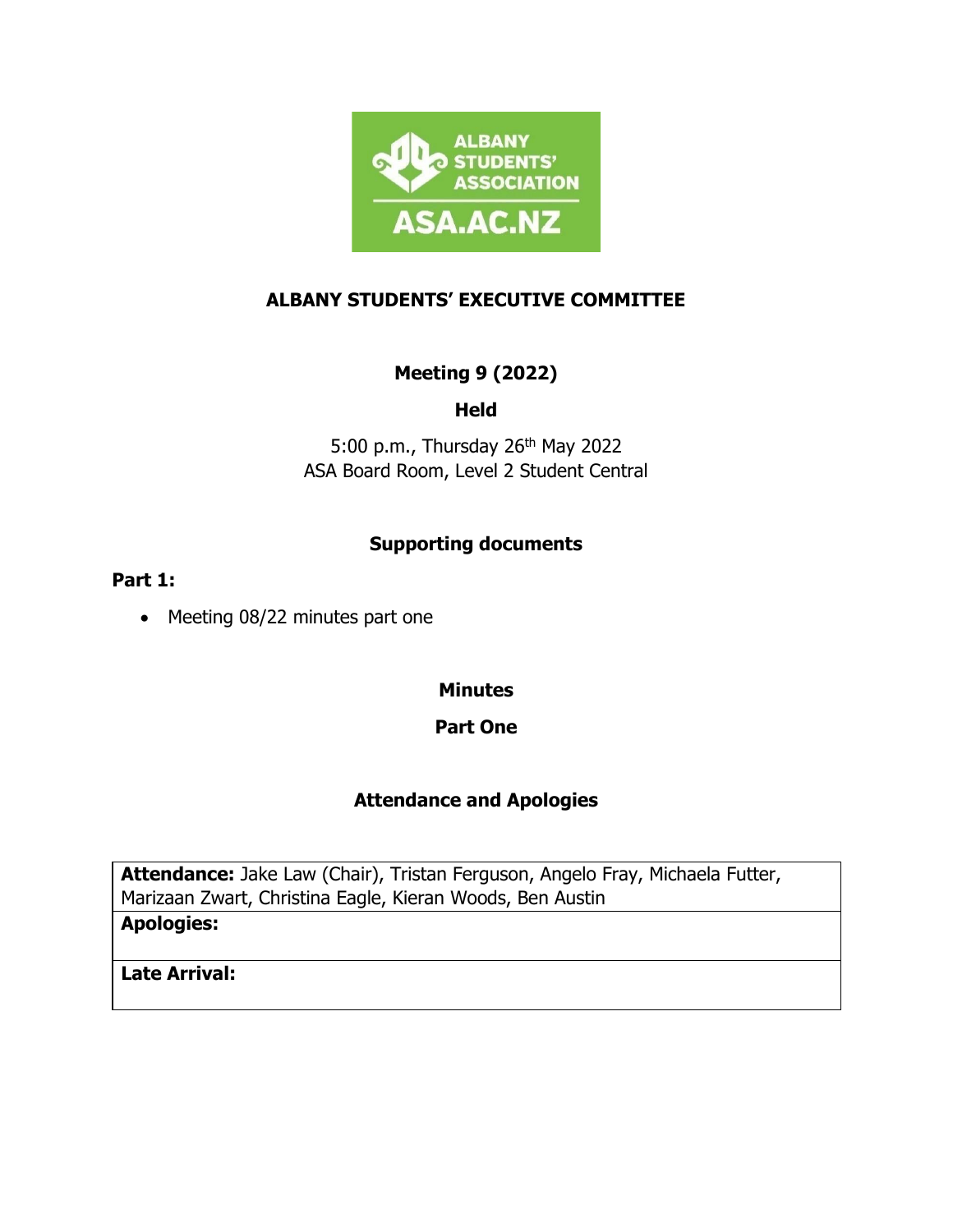### **1. Motion 01/09/2022**

"That the Albany Students' Association Inc. accept the meeting minutes for Thursday 12<sup>th</sup> May 2022 part one as a true and accurate record."

**Moved:** Chair

**Seconded:** Michaela

**Carried:** U

### **2. Matters arising from the last meeting**

- Pride Pledge for ASA
	- $\circ$  The pledge works on an annual basis
	- $\circ$  Connor Mcleod can provide training for diversity; Jake to follow up
	- o ASA may be able to get pledge due to being a not-for-profit, Michaela to follow up

## **3. Motion 02/09/2022**

### **a. Verbal report: President**

"That the Albany Students' Association Inc. Executive Committee accepts the verbal report of the President, Jake Law and approves that their honorarium of \$1194.60 is paid until reapproval at the next executive meeting."

- o NZUSA Rainbow committee meeting
- $\circ$  Meeting with Naisi Chen issues facing students
- $\circ$  Meeting with Alofa So'olefai Auckland University Student Association President
- o Reviewing MUSAF representation report
- o Advocacy training with Penny and Kat
- $\circ$  Financial Literacy training with Jacqueline
- o Wrote Massive magazine Column
- $\circ$  Meeting with Britt Little Generation Thrive
- $\circ$  Meeting with Jasmine from accommodation how can we support each other
- $\circ$  ASEC meeting #8
- o ASA Policy Committee x2
- o Meeting with Michaela to discuss NZISA gap report
- o ASEC training with Caitlin, Kristina, Te Waka and MAPSA (Massey Albany Pasifika Student Association)
- o MUSAF representation review with ASEC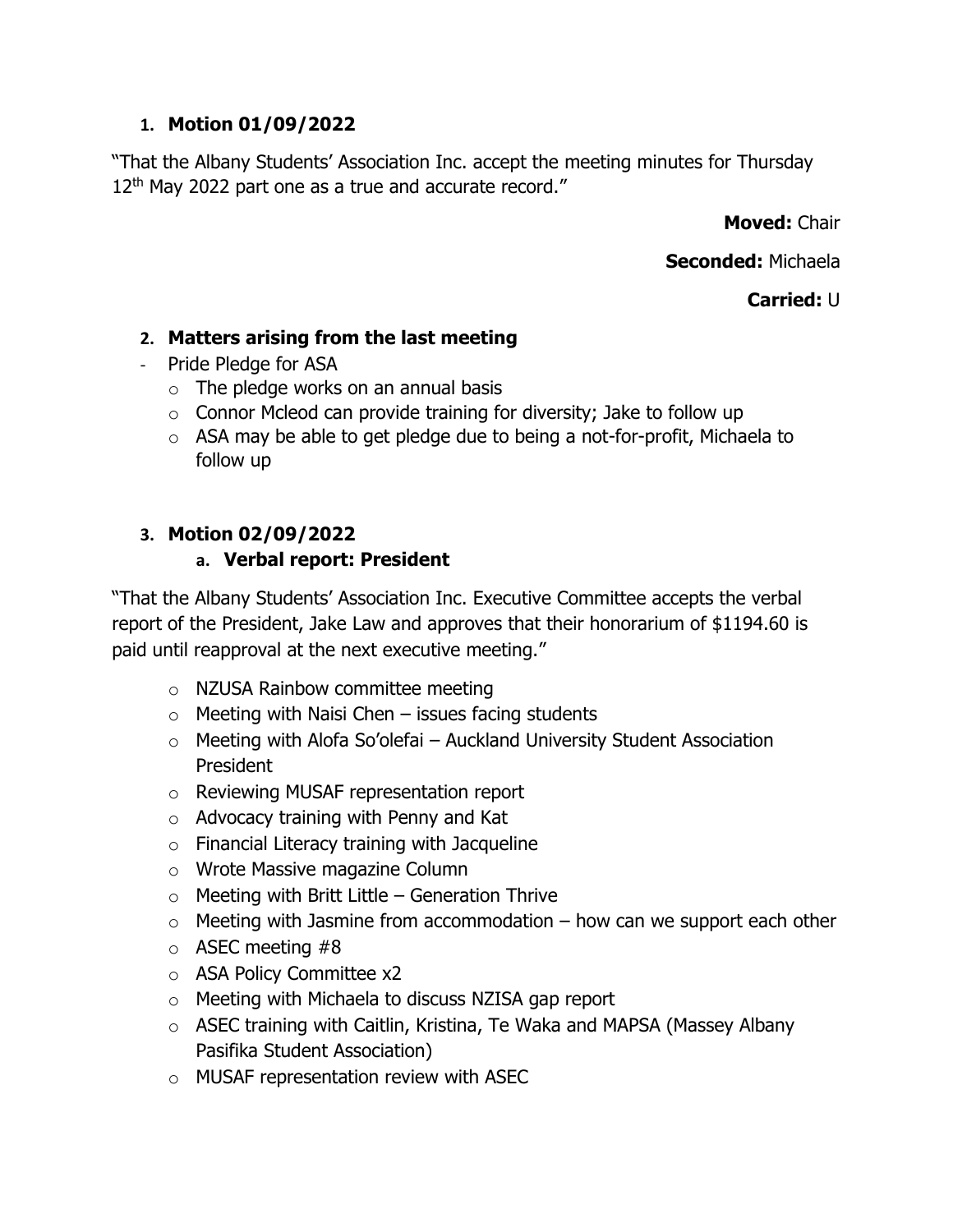**Moved: Marizaan Seconded: Tristan Abstentions: Jake Carried: U** 

# **4. Motion 03/09/2022 a. Verbal report: Vice President**

"That the Albany Students' Association Inc. Executive Committee accepts the verbal report of the Vice-President, Marizaan Zwart, and approves that their honorarium of \$659.75 is paid until reapproval at the next executive meeting."

- o Pink Week social media posts
- $\circ$  Meeting with Britt Little Generation Thrive
- $\circ$  Meeting with Jasmine from accommodation how can we support each other
- $\circ$  ASEC meeting #8
- o ASA Policy Committee x2
- o ASEC training with Caitlin, Kristina, Te Waka and MAPSA (Massey Albany Pasifika Student Association)
- o Mix and mingle with Massey Faculty
- o Finalising ASA merch for executives and Thursdays in Black merch
- o NZUSA Policy Committee
- $\circ$  Catch up with Angelo goals for the remainder of the year
- $\circ$  Catch up with Jacqueline
- $\circ$  Setting up meetings with Massey staff to meet our executive team
- o Reviewing documents for committee meetings (Policy, agendas and supporting working documents)
- o Pink Ribbon Brunch
- o Planning NZUSA policy meeting in Wellington

**Moved: Chair Seconded: Angelo Abstentions: Marizaan Carried: U**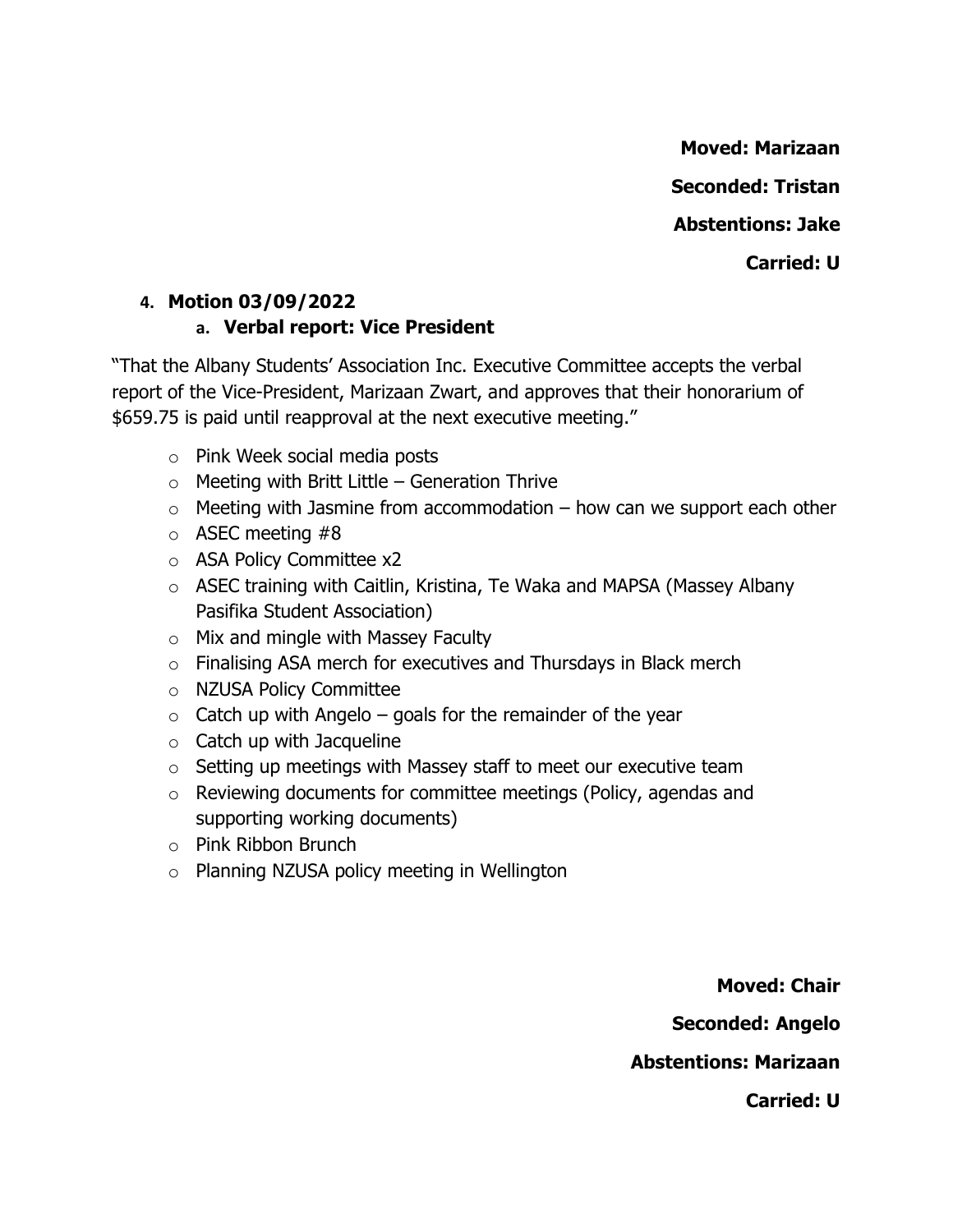## **5. Motion 04/09/2022**

## **a. Verbal report: Welfare Officer**

"That the Albany Students' Association Inc. Executive Committee accepts the verbal report of the Welfare Officer, Angelo Fray, and approves that their honorarium of \$281.41 is paid until reapproval at the next executive meeting."

- $\circ$  Lecturer of the year event
- o Advocacy training with Penny and Kat
- $\circ$  Financial Literacy training with Jacqueline
- $\circ$  Meeting with Britt Little Generation Thrive
- $\circ$  Meeting with Jasmine from accommodation how can we support each other
- o Meeting with Massey services and student associations
- o Meeting with Marizaan
- o MUSAF representation review meeting
- $\circ$  ASEC meeting #8
- o ASA Policy Committee x2
- o ASEC training with Caitlin, Kristina, Te Waka and MAPSA (Massey Albany Pasifika Student Association)
- o Mix and mingle with Massey Faculty

**Moved: Chair Seconded: Michaela Abstentions: Angelo**

**Carried: U** 

# **6. Motion 05/09/2022**

# **b. Verbal report: Education Officer**

"That the Albany Students' Association Inc. Executive Committee accepts the verbal report of the Education Officer, Tristan Ferguson, and approves that their honorarium of \$272.31 is paid until reapproval at the next executive meeting."

- o Advocacy training with Penny and Kat
- o Financial Literacy training with Jacqueline
- $\circ$  Meeting with Britt Little Generation Thrive
- $\circ$  Meeting with Jasmine from accommodation how can we support each other
- o ASEC Policy Committee x2
- o MUSAF representation review meeting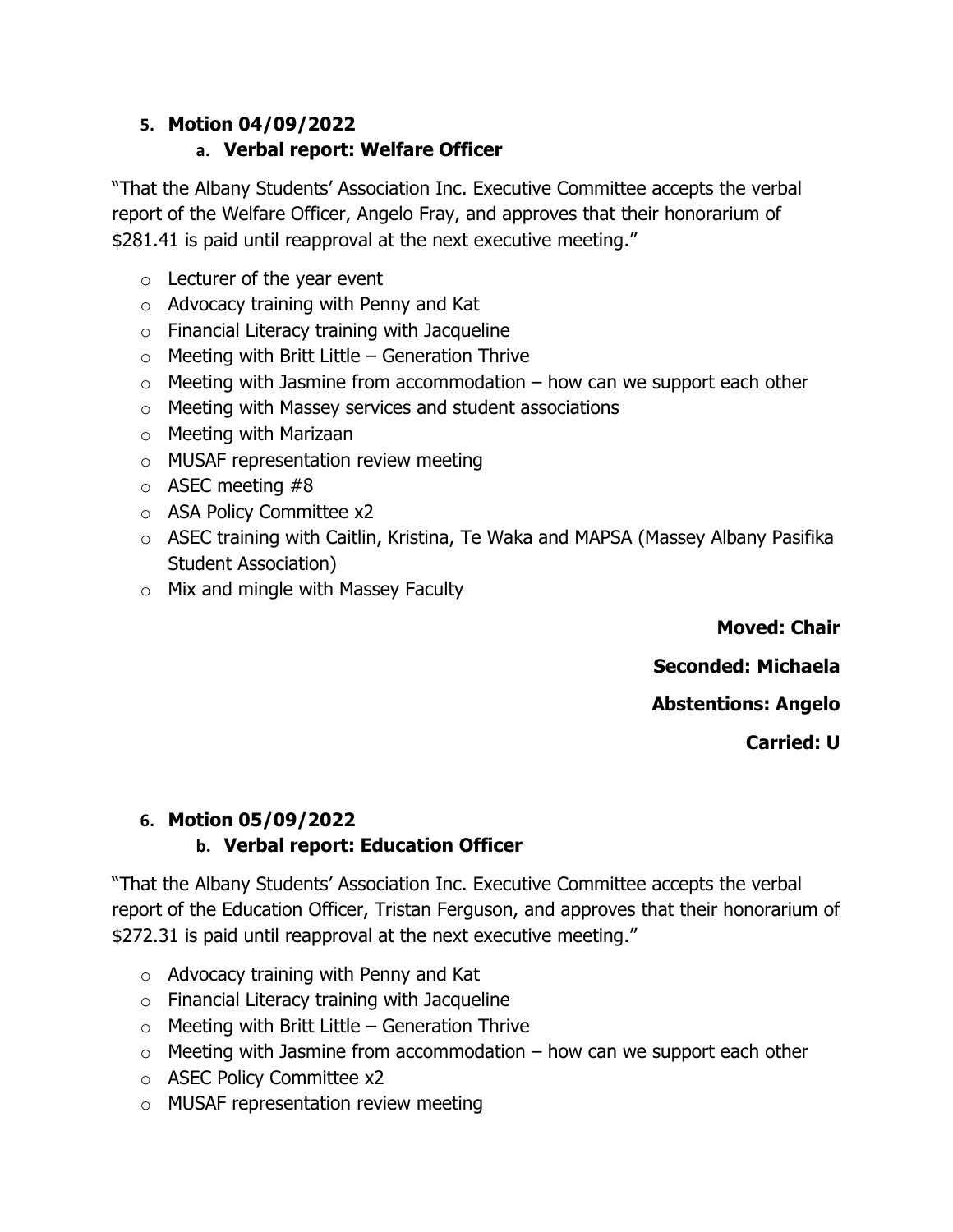- o ASEC training with Caitlin, Kristina, Te Waka and MAPSA (Massey Albany Pasifika Student Association)
- $\circ$  Mix and mingle with Massey Faculty

**Moved: Chair Seconded: Angelo Abstentions: Tristan**

**Carried: U** 

### **7. Motion 06/09/2022**

## **a. Verbal report: Engagement Officer**

"That the Albany Students' Association Inc. Executive Committee accepts the verbal report of the Engagement Officer, Michaela Futter, and approves that their honorarium of \$400.85 is paid until reapproval at the next executive meeting."

- $\circ$  Meeting with Academic Board discussing academic freedom policy
- o ASEC Policy Committee
- $\circ$  ASEC Meeting #8
- o Meeting with Jake to discuss NZISA (New Zealand International Student Association) gap report
- o Reviewing MUSAF representation review
- o Meeting with Massey services and student associations
- o ASEC training with Caitlin, Kristina, Te Waka and MAPSA (Massey Albany Pasifika Student Association)
- o Mix and mingle with Massey Faculty

**Moved: Chair Seconded: Marizaan Abstentions: Michaela Carried: U**